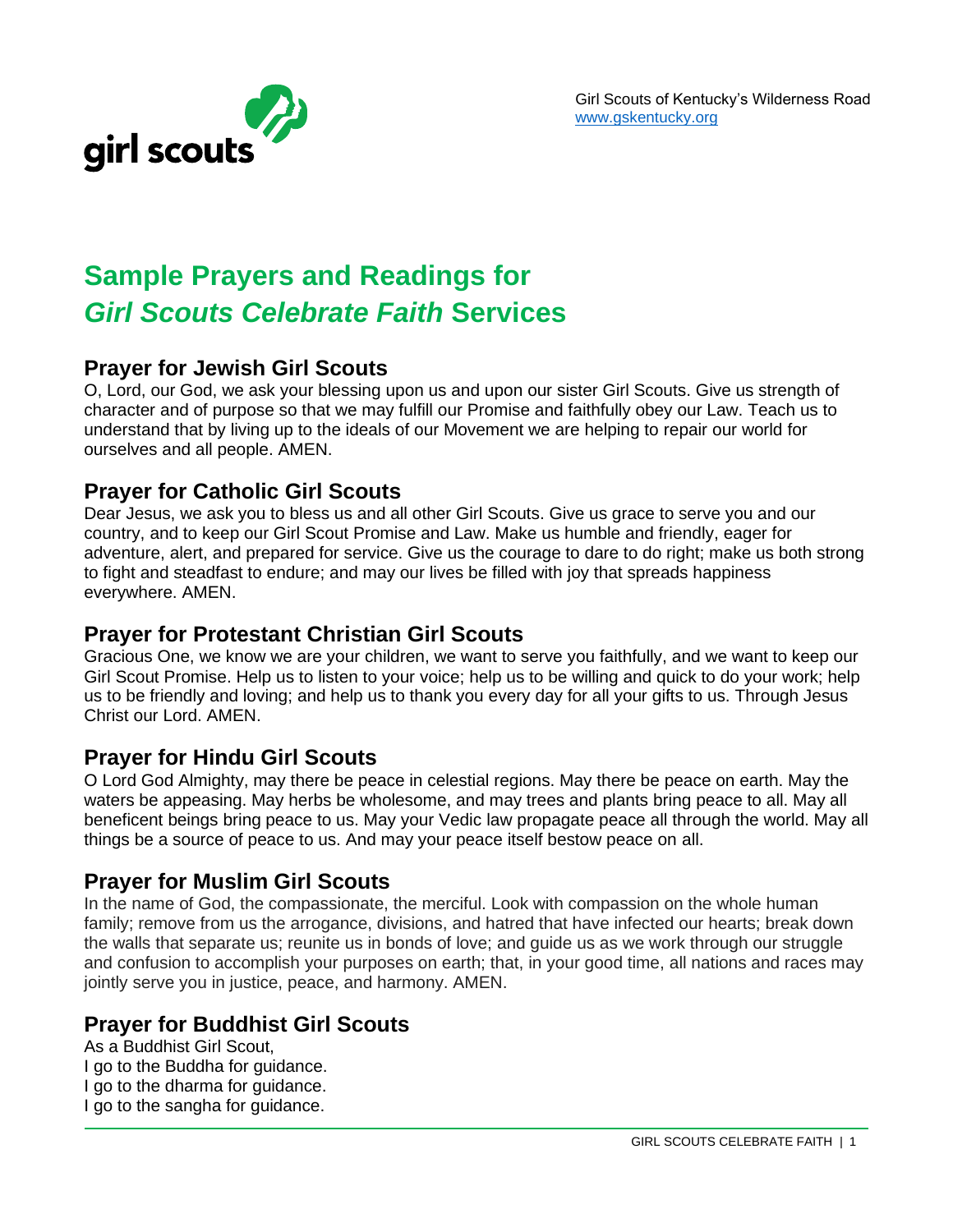May all beings be happy and joyous. May they live without fear. Understanding interdependence and compassion, I know that what I do now affects my happiness or unhappiness and also that of others. May all existence—human and others—whether weak or strong, small or great, near or far and throughout time, all attain perfect peace.

## **Prayer for Native American Girl Scouts**

Oh Great Spirit, whose voice we hear in the winds, and whose breath gives life to all the world. Hear me! We are small and weak; we need your strength and wisdom. Let us walk in beauty and make our eyes ever behold the red and purple sunset. Make our hands respect the things you have made and our ears sharp to hear your voice. Let us learn the lessons you have hidden in every leaf and rock. Make us wise so that we may understand. We seek strength to understand your lessons you have taught to us.

#### **A Girl Scout Prayer**

Lord, help us to be good Girl Scouts, ones whom the world can trust. Help us to respect our neighbors' rights, and never be unjust. Help us as Americans, to be worthy of the flag we bear. Help us as real Girl Scouts, to be proud of the uniform we wear. Help us to be clean, Dear Lord, in thought, word, and deed. Help us to follow the law that is in the Girl Scout creed. Help us to love all people of the world, and then to serve them, too. Help our actions to count, Dear Lord, in everything we do. Help give us strength to carry on and do our part each day. Make a place in this world for us and help us fill it, we pray. Make us what we ought to be, and in thy footsteps fall. Help us to live for others, O great Troop Leader of us all.

## **A Girl Scout Speech**

Todav is Girl Scout **[SUNDAY/JUMMAH/SABBATH]**, which is observed during Girl Scout Week, an event recognizing the founding of Girl Scouts on March 12, 1912. We would like to honor and thank the Girl Scouts in our house of worship **[HAVE GIRL SCOUTS STAND]** who have the courage, confidence, and character to make the world a better place. Thank you to all the adult volunteers **[HAVE** VOLUNTEERS STAND] who give of their time and talents to our Girl Scout troops. And a special thank you to **[NAME OF HOUSE OF WORSHIP LEADER]** and **[NAME OF HOUSE OF WORSHIP]** for their leadership and support of our Girl Scout troops.

These girls represent the leaders of tomorrow. They belong to an organization that has continually adapted to meet the changing needs of girls. But even as things change, one thing remains the same: we continue to support girls as they grow strong in faith and maintain the belief that the motivating force in Girl Scouting is a spiritual one.

#### [JOINED BY THE GIRLS, RECITE THE GIRL SCOUT PROMISE]

On my honor, I will try: To serve God\* and my country, To help people at all times, And to live by the Girl Scout Law.

\*Members may substitute for the word "God" in accordance with their own spiritual beliefs.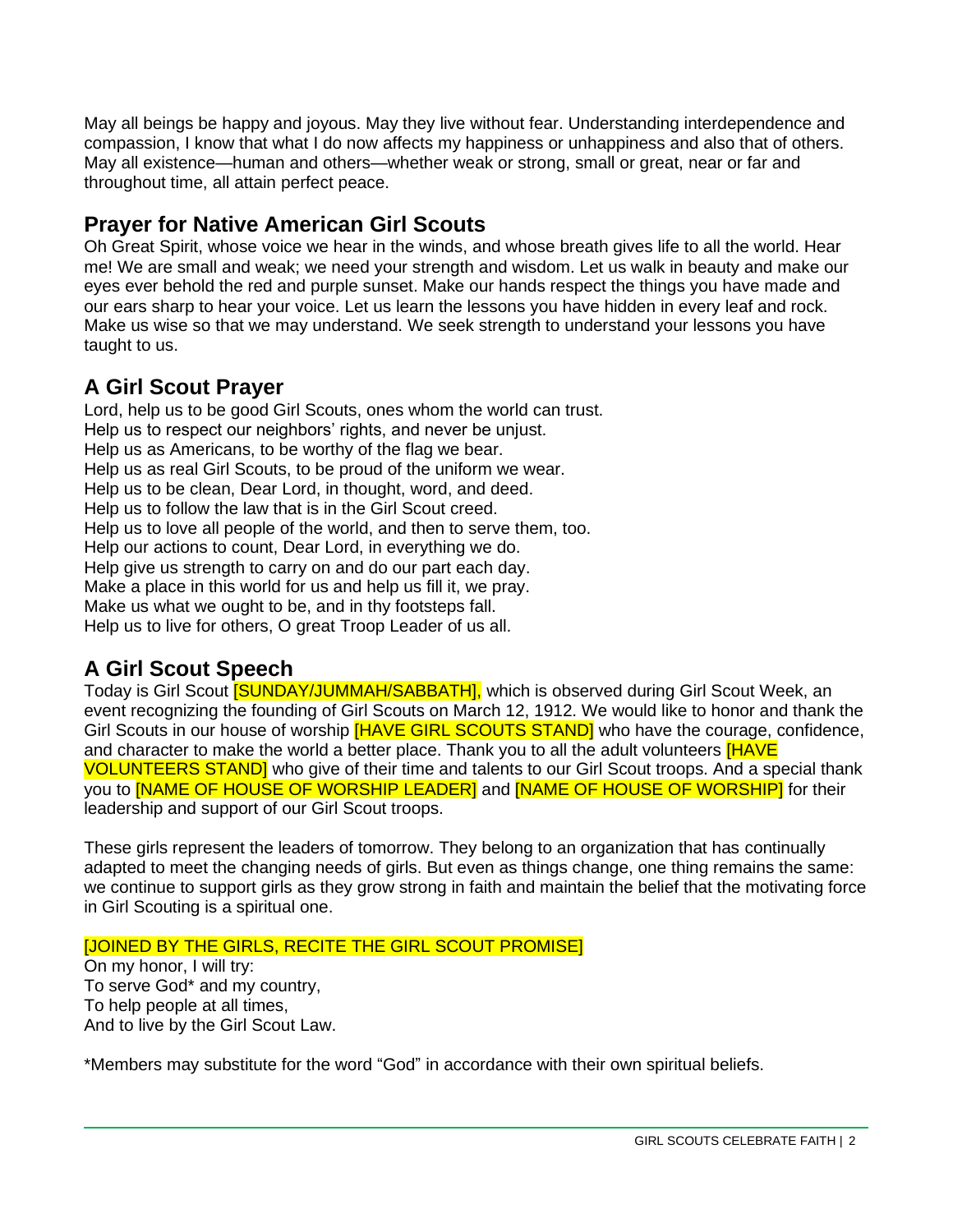## **Ejemplos de oraciones y lecturas para servicios de "Girl Scouts Celebrate Faith" (Girl Scouts celebran la fe)**

## **Oración para las Girl Scouts judías**

Oh, Señor, nuestro Dios, te pedimos tu bendición sobre nosotros y sobre nuestras hermanas Girl Scouts. Danos fuerza de carácter y de propósito para que podamos cumplir nuestra Promesa y obedecer fielmente nuestra Ley. Enséñanos a entender que al cumplir con los ideales de nuestro Movimiento estamos ayudando a construir un mejor mañana para nosotros y para todas las personas. AMÉN.

## **Oración para las Girl Scouts católicas**

Querido Jesús, te pedimos que nos bendigas a nosotros y a todas las Girl Scouts. Danos gracia para servirte a ti y a nuestro país y para cumplir nuestra Promesa y Ley de Girl Scouts. Haznos humildes y amables, ávidas de aventura, alertas y preparadas para el servicio. Danos el valor para hacer lo correcto; haznos fuertes para luchar y firmes para soportar; y que nuestras vidas se llenen de alegría para difundir la felicidad en todas partes. AMÉN.

## **Oración para las Girl Scouts cristianas**

Querido Padre Celestial, sabemos que somos tus hijas, queremos servirte fielmente y queremos cumplir nuestra Promesa de Girl Scouts. Ayúdanos a escuchar tu voz; ayúdanos a estar dispuestas y rápidas en hacer tu trabajo; ayúdanos a ser amables y amorosas; y ayúdanos a agradecerte todos los días por todos tus regalos para nosotros. A través de Jesucristo nuestro Señor. AMÉN.

## **Oración para las Girl Scouts hindúes**

Oh Señor Dios todopoderoso, que haya paz en las regiones celestiales. Que haya paz en la tierra. Que las aguas se apaciguan. Que las hierbas sean saludables, y que los árboles y las plantas traigan paz a todos. Que todos los seres benéficos nos traigan paz. Que tu Ley Védica propague la paz por todo el mundo. Que todas las cosas sean una fuente de paz para nosotros. Y que tu paz misma les otorgue paz a todos.

## **Oración para las Girl Scouts musulmanas**

En el nombre de Dios, el compasivo, el misericordioso. Mira con compasión a toda la familia humana; quita de nosotros la arrogancia, las divisiones y el odio que han infectado nuestros corazones; derriba los muros que nos separan; reúnenos en lazos de amor; y guíanos mientras trabajamos a través de nuestra lucha y confusión para lograr tus propósitos en la tierra; para que, en tu buen tiempo, todas las naciones y razas puedan servirte conjuntamente en justicia, paz y armonía. AMÉN.

## **Oración para las Girl Scouts budistas**

Como Girl Scout budista, Acudo al Buda en busca de orientación. Acudo al Dharma en busca de orientación. Voy a la Sangha en busca de orientación.

Que todos los seres sean felices y alegres. Que vivan sin miedo. Entendiendo la interdependencia y la compasión, sé que lo que hago ahora afecta mi felicidad o infelicidad y también la de los demás. Que toda la existencia, humana y otras, sea débil o fuerte, pequeña o grande, cercana o lejana y a lo largo del tiempo, alcance la Paz Perfecta (Iluminación).

## **Oración para las Girl Scouts nativas americanas**